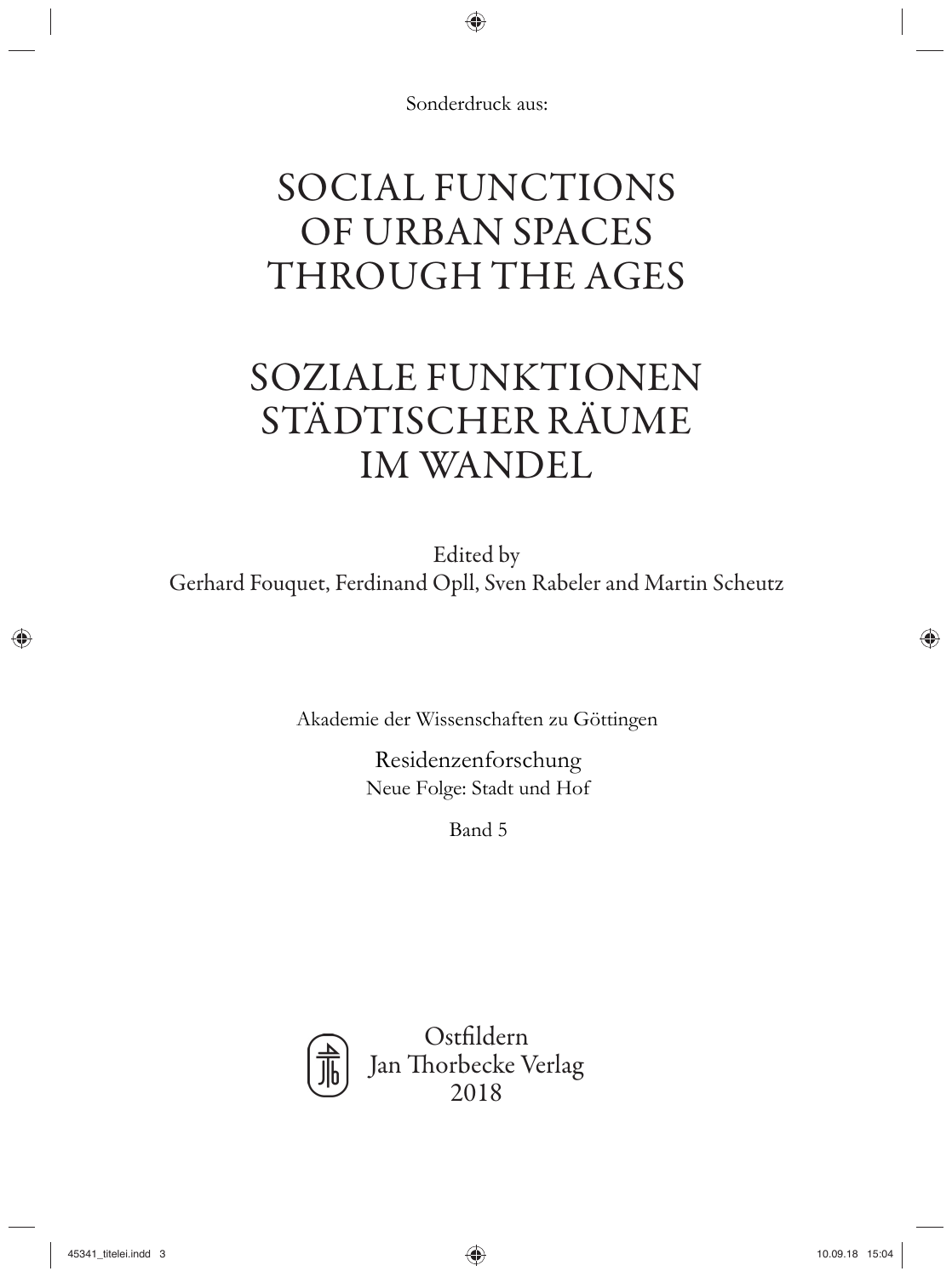Das Projekt ›Residenzstädte im Alten Reich (1300–1800). Urbanität im integrativen und konkurrierenden Beziehungsgefüge von Herrschaft und Gemeinde< wird als Vorhaben der Akademie der Wissenschaft en zu Göttingen im Rahmen des Akademienprogramms von der Bundesrepublik Deutschland und vom Land Schleswig-Holstein gefördert. Die Drucklegung des Bandes ermöglichten zudem weitere Zuwendungen des Instituts für Österreichische Geschichtsforschung (Wien) und der Internationalen Kommission für Städtegeschichte (International Commission for the History of Towns, Commission Internationale pour l'Histoire des Villes).



Für die Verlagsgruppe Patmos ist Nachhaltigkeit ein wichtiger Maßstab ihres Handelns. Wir achten daher auf den Einsatz umweltschonender Ressourcen und Materialien.

Bibliografische Information der Deutschen Nationalbibliothek

Die Deutsche Nationalbibliothek verzeichnet diese Publikation in der Deutschen Nationalbibliografie; detaillierte bibliografische Daten sind im Internet über http://dnb.d-nb.de abrufbar.

Alle Rechte vorbehalten © 2018 Jan Thorbecke Verlag, ein Unternehmen der Verlagsgruppe Patmos in der Schwabenverlag AG, Ostfildern www.thorbecke.de

Umschlaggestaltung: Schwabenverlag AG, Ostfildern

Umschlagabbildung: oben: London, Ansicht von Oxford Circus und New Oxford Street, Postkarte (Ausschnitt), um 1904, https://commons.wikimedia.org/wiki/File:Oxford\_Circus\_(22891646886). jpg (public domain) [5.6.2018]; unten: Augsburger Monatsbilder, Januar–März (Ausschnitt), nach Vorlagen (Scheibenrissen) Jörg Breus d.Ä., datiert 1531 (Deutsches Historisches Museum, Berlin), https://commons.wikimedia.org/wiki/File:J%C3%B6rg\_Breu\_-\_Augsburg\_-\_Spring.JPG (Creative Commons Attribution-Share Alike 4.0 International license) [5.6.2018]. Repro: Schwabenverlag AG, Ostfildern

Druck: Memminger MedienCentrum, Memmingen Hergestellt in Deutschland ISBN 978-3-7995-4534-1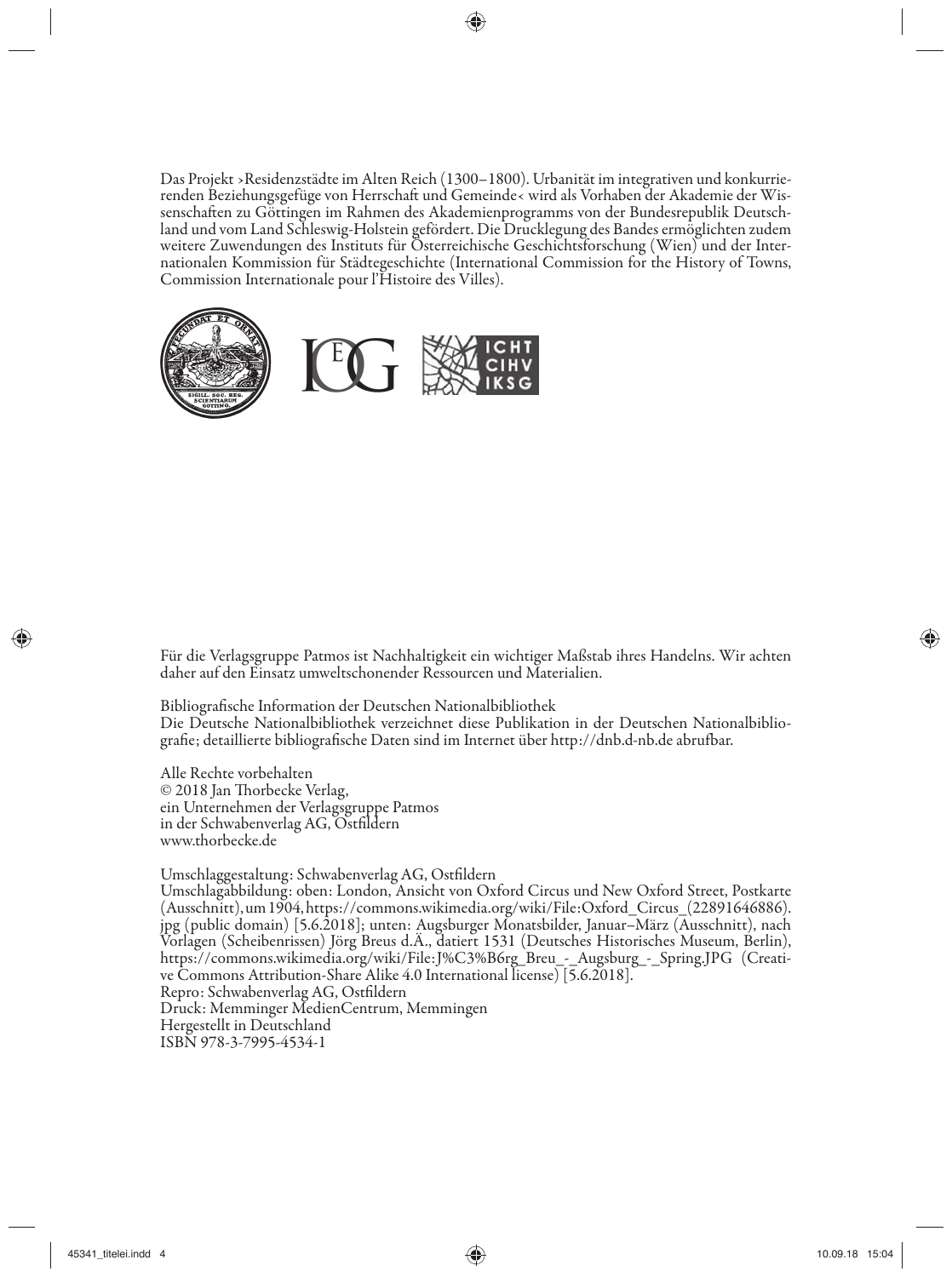# Contents

| Gerhard Fouquet, Ferdinand Opll, Sven Rabeler, Martin Scheutz                                                                                          |
|--------------------------------------------------------------------------------------------------------------------------------------------------------|
| Pierre Monnet<br>Raum und Stadt, Raum der Stadt. Eine städtische Sozialgeschichte                                                                      |
| CENTRE AND PERIPHERY / MITTE UND RAND                                                                                                                  |
| Zdzisław Noga<br>Der städtische Ort nicht-städtischer Gruppen. Jüdische Gemeinden                                                                      |
| Robert Šimůnek<br>Spitäler in böhmischen Residenzstädten in Mittelalter und Früher Neuzeit  47                                                         |
| Sven Rabeler<br>Courtly Sites in Late Medieval Towns. Interaction and Representation,                                                                  |
| TOP AND BOTTOM / OBEN UND UNTEN                                                                                                                        |
| Marc Boone<br>Urban Space and Social Protest. The Long Tradition of Social Unrest<br>in Flemish Cities during the Late Middle Ages (Late Thirteenth to |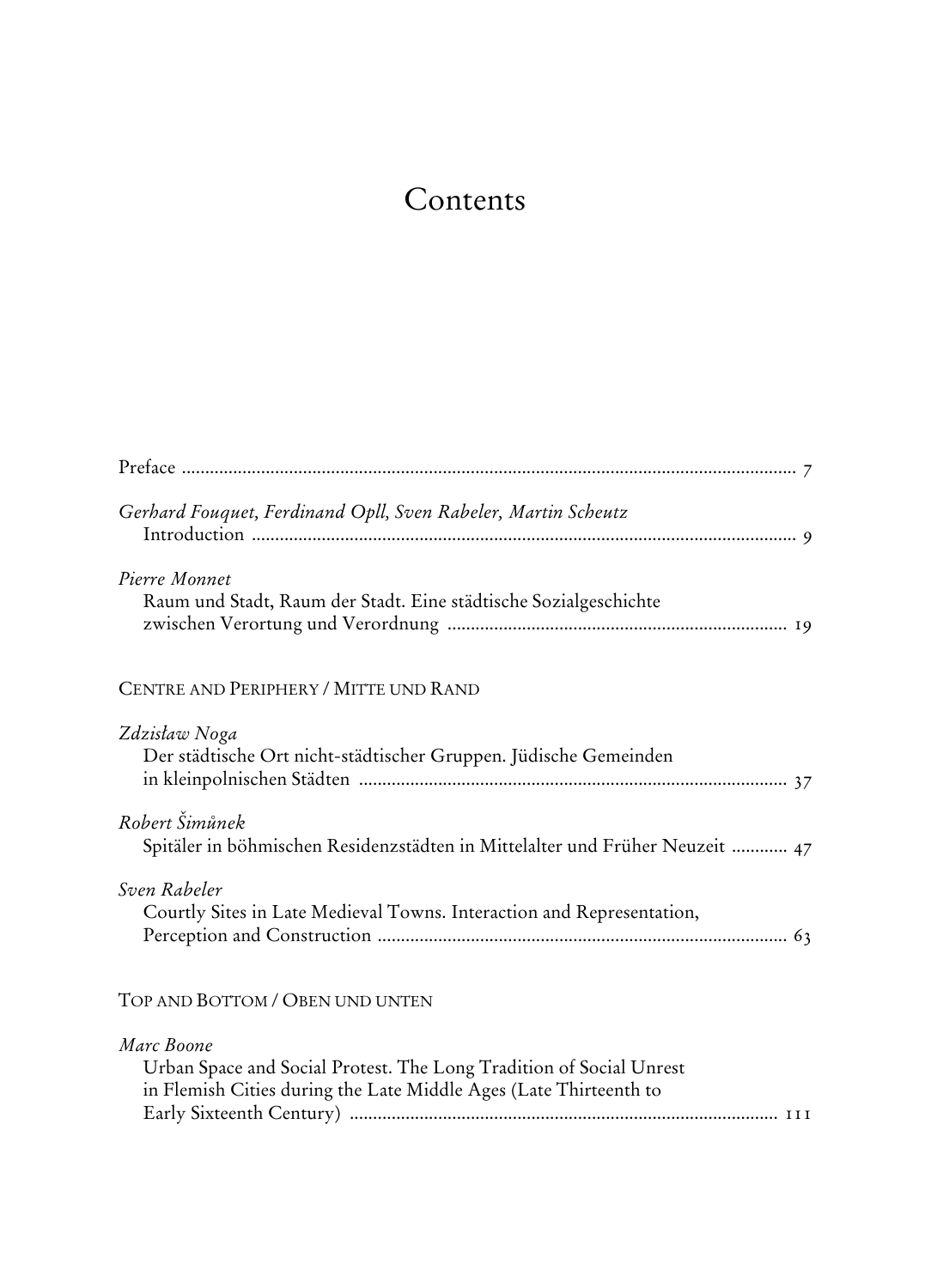# 6 CONTENTS

| Friedrich Lenger                                                                                                                                                       |
|------------------------------------------------------------------------------------------------------------------------------------------------------------------------|
| Cities as Sites of Social Protest. Europe from the Late Eighteenth                                                                                                     |
| Andrea Pühringer, Holger Th. Gräf<br>Orte der Fürsorge im Stadtraum der Kurstadt. Das Beispiel Bad Homburg                                                             |
| <b>INSIDE AND OUTSIDE / INNEN UND AUSSEN</b>                                                                                                                           |
|                                                                                                                                                                        |
| Miha Kosi<br>Ljubljana/Laibach in the Southeast of the Empire. The Case                                                                                                |
| Harriet Rudolph<br>Vergemeinschaftung in >urban open spaces<. Soziale und geographische Räume<br>in der Reichs-, Reichstags- und Residenzstadt Regensburg um 1800  187 |
| Matthias Müller<br>Der Innenraum als Außenraum. Die Verflechtung sozialer Räume<br>in der barocken Residenzstadt am Beispiel des Ensembles aus                         |
|                                                                                                                                                                        |
|                                                                                                                                                                        |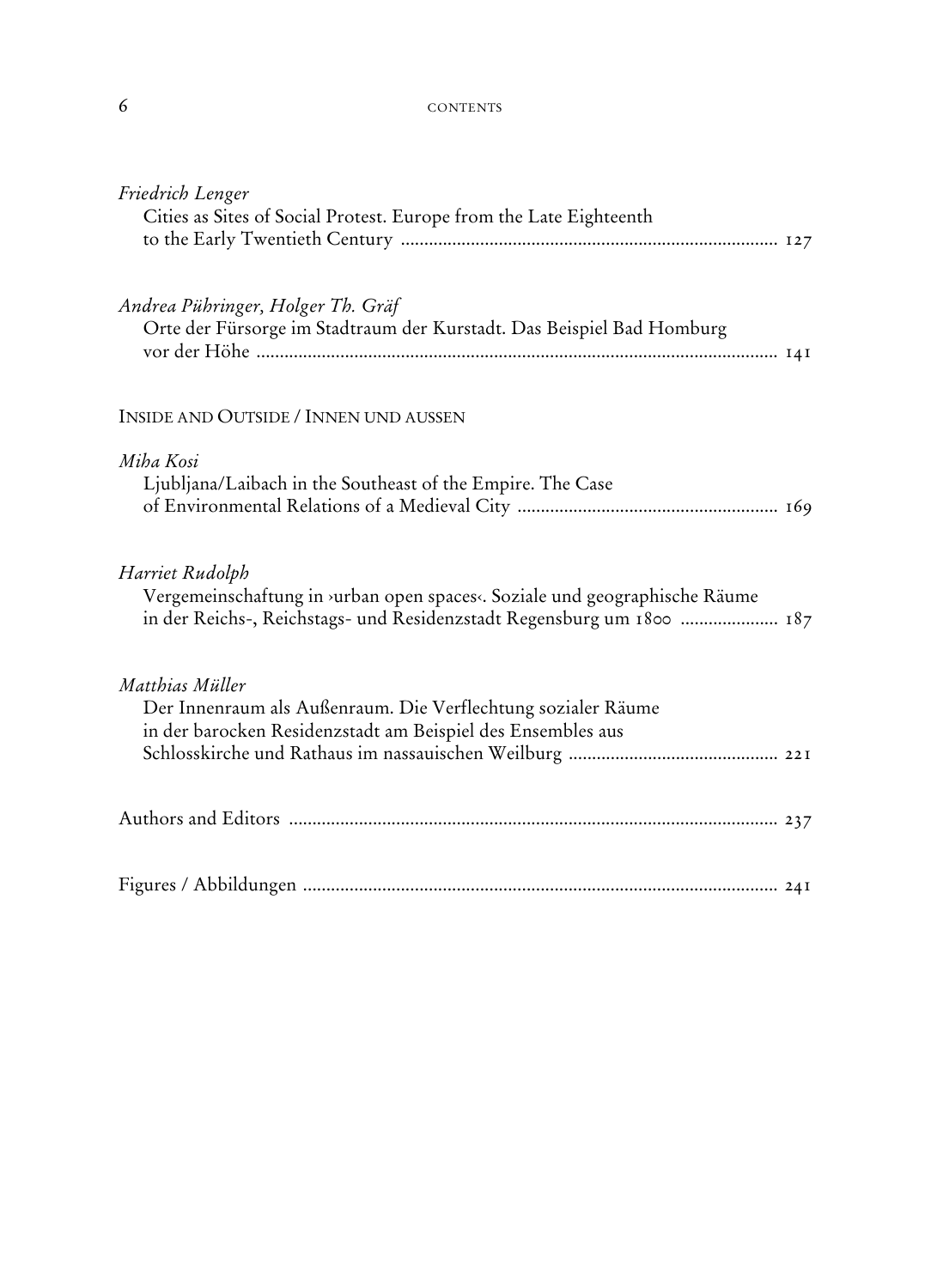# Introduction

GERHARD FOUQUET, FERDINAND OPLL, SVEN RABELER, MARTIN SCHEUTZ

### Frankfurt – Kiel – Nuremberg: dynamics of urban spaces

In mid-thirteenth century Baldemar von Peterweil († ca. 1382), a canon of St Bartholomew (›Bartholomäusstift‹) in Frankfurt on the Main, compiled the revenues of his convent. At the beginning of his *›Liber reddituum‹*[1](#page-4-0) he placed a topographical description of Frankfurt in the form of a long list of the town's streets, thereby giving orientation for the use of the following register. This corresponds with his prepended definition of towns (*civitates*) as *opida muris* […] *vallata*. In the author's perspective this urban space within the town walls (*partes civitatum seu opidorum*), divided in a *superior* (eastern) and an *inferior* (western) part, is structured by streets (*vici*) classified in three groups: the broad main streets (*principalis major*), the smaller alleys between them (*transitus videlicet inter illos*), and at last the blind alleys (*inpertransibilis, qui non transitur*) [2](#page-4-1). Baldemar's construction of urban space has a rather formal character, and in the context of the *›Liber reddituum‹* its obvious function is to place economic values, namely the convent's revenues from specific estates[3](#page-4-2).

But at one point Baldemar von Peterweil suspends the endless enumeration of names and positions of streets: Off the *(vicus) fabrorum* or *Fargazze* (>Fahrgasse\ till now), the central road which traverses the old town from *Burnheymer dor* in the north (›Bornheimer Pforte<sub>s</sub>, the gate at the road towards Bornheim) till *porta pontis Mogi* in the south (the gate at the bridge over the River Main)[4](#page-4-3), he describes a blind alley *dictus vf der Swines mystin* (»called on the pigs' dung«) [5](#page-4-4). This detail does not refer only to the social topography of the town like many other of the streets' names. On the contrary, it attaches a specific func-

<span id="page-4-0"></span><sup>1</sup> Baldemar uses the expression *liber* […] *reddituum* in the introduction of his work. Baldemars von Peterweil Beschreibung (1896), p. 4. – For Baldemar von Peterweil (Petterweil) see KELLNER, Reichsstift St. Bartholomäus (1962), pp. 54–58.

<span id="page-4-1"></span><sup>2</sup> Baldemars von Peterweil Beschreibung (1896), p. 4.

<span id="page-4-2"></span><sup>3</sup> For later perceptions of Frankfurt (sixteenth to eighteenth centuries) see STALLJOHANN-SCHEMME, Stadt und Stadtbild (2017).

<span id="page-4-3"></span><sup>4</sup> Baldemars von Peterweil Beschreibung (1896), p. 6.

<span id="page-4-4"></span><sup>5</sup> Ibid., p. 8.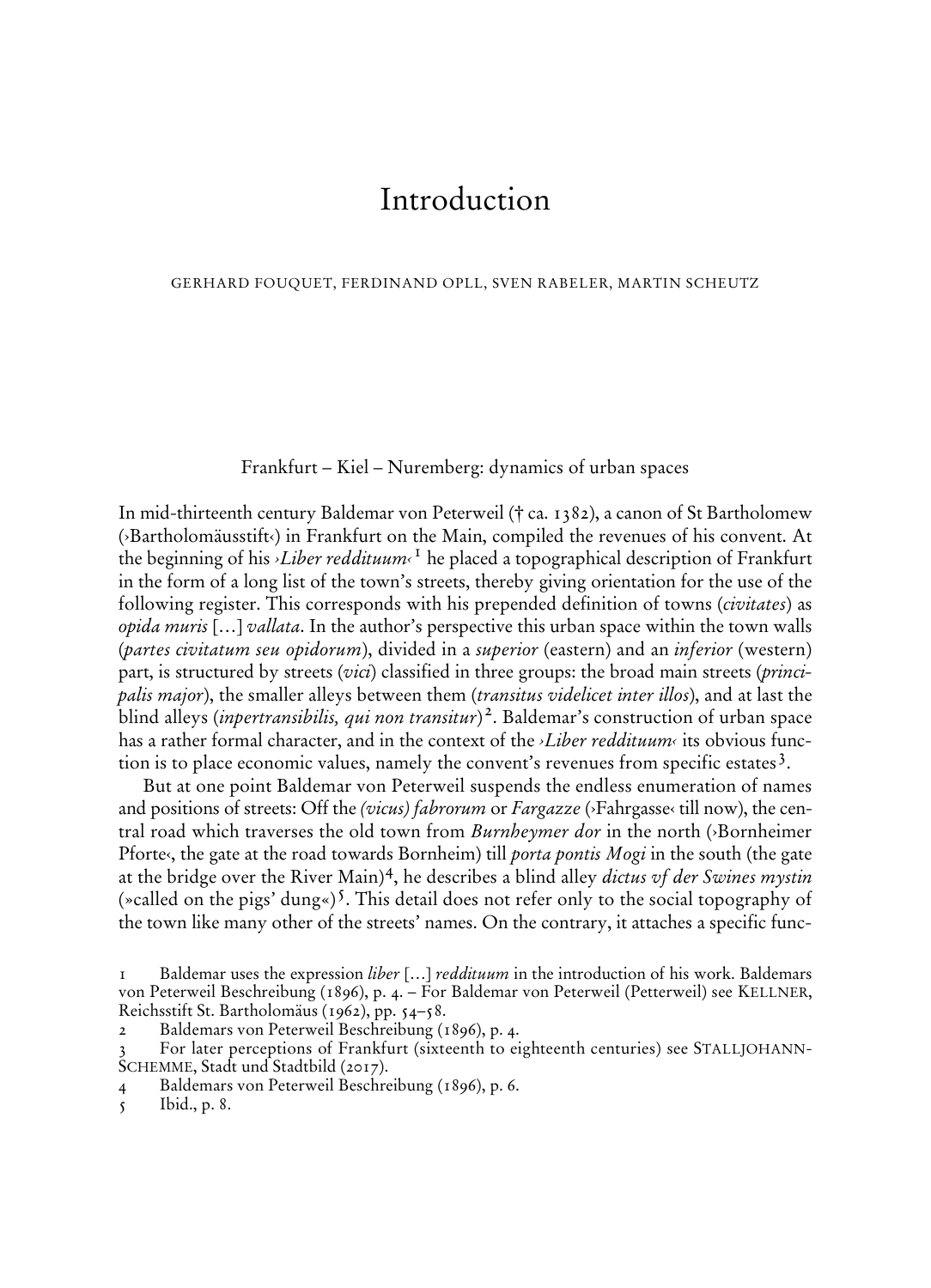tion to this site: The name reveals that the town's inhabitants, perhaps especially the bakers, kept their free-ranging pigs there. However, still in the Middle Ages this use of urban space, resulting not least in dung and excrements, could be interpreted as a dysfunction – and it was fought against. In a decree from  $1349/\sqrt{2}$  the council limited not only the number of pigs each baker was allowed to hold, but determined holding conditions, too: When the bakers drove out their pigs from the stables, they had to drive them to the River Main or in the fields beyond the town walls while it was forbidden to let the cattle stand in front of people's doors and to bother people by the stench<sup>[6](#page-5-0)</sup>. In 1409 the council even regulated in detail through which gate the bakers had to drive their pigs out of the town, depending on the streets they inhabited<sup>[7](#page-5-1)</sup>, and in  $1421$  it was emphasised that pigs should not walk through the city<sup>[8](#page-5-2)</sup>. Apparently, all these decrees had rather small effects. As a consequence, the council made a radical attempt to banish pigs entirely from the central ›Altstadt‹ by pushing their keeping to the more peripheric ›Neustadt‹ or to Sachsenhausen across the River Main in  $1481^9$  $1481^9$  – probably again with little effect. Frequently it should take until the nineteenth century before the last dunghills were removed from bigger cities like Frankfurt in the course of initiating and strengthening sanitation of urban spaces and the organi-sation of municipal utilities<sup>[10](#page-5-4)</sup>. In a functional perspective, central and peripheric sites as main street and dung heap lay close together.

But urban spaces were not only marked by denoting specific functions – these functions were part of the »production of space« (Henri Lefebvre)<sup>[11](#page-5-5)</sup>, thus linking structures and regulations, uses (or misuses) and perceptions. Such dynamics of urban spaces (in the view of contemporary acting and modern analysing as well) resulted in social practises which made urban areas part of life, habitus and order. To give but one example: In Kiel, a rather small town on the Baltic Sea with at most 2.000 inhabitants in the fifteenth century<sup>[12](#page-5-6)</sup>, the council arranged the procession on Corpus Christi Day in 1472 as follows: The craft guilds (*ampte*) had to go ahead of the sacrament, beginning with the cobblers (*oltbotere*) while more prestigious guilds like grocers (*kremere*) or butchers (*knakenhouwere*) and the marks-

- <span id="page-5-1"></span>7 Gesetze der Stadt Frankfurt (1969), no. 127, pp. 217–218.
- <span id="page-5-2"></span>8 Ibid., no. 186, pp. 276–277.
- <span id="page-5-3"></span>9 Ibid., no. 289, p. 376.

- <span id="page-5-5"></span>11 LEFEBVRE, La production de l'espace (42000).
- <span id="page-5-6"></span>12 Forthe history of Kiel in the Middle AgesseeWALTHER, Holstenstadt(1991); AUGE, Kiel(2017).

<span id="page-5-0"></span><sup>6</sup> Gesetze der Stadt Frankfurt (1969), no. A3, p. 83 (§ 5): *Wanne auch die beckere ire swyn uzdriben, die sullen sy gerigelingen zu dem Moyne adir zu felde driben unde sullen sie nicht vor der lude turen adir hoben lazsen sten unde die lude irstencken.* Cf. Frankfurter Zunfturkunden, vol. 1 (1914), p. 23 (ordinance of the council from 1372, § 5); p. 26 (ordinance of the council from 1377, § 17). – Regarding the maximum number of pigs, cf. also ibid., p. 19 (ordinance of the bakers from 1355); pp. 24–25 (ordinance of the council from 1377,  $\oint$  4). – Here and in the following cf. SCHNEID-MÜLLER, Städtische Umweltgesetzgebung (1989), esp. pp. 124–129.

<span id="page-5-4"></span><sup>10</sup> For these aspects of ›inner urbanisation‹ and ›Städtetechnik‹ cf. FOUQUET, ›Fäkalienbeseitigung‹ (2006); IDEM, ›Stadthygiene‹ (2010); IDEM, ›Straßenreinigung‹ (2010) – with further references to the literature.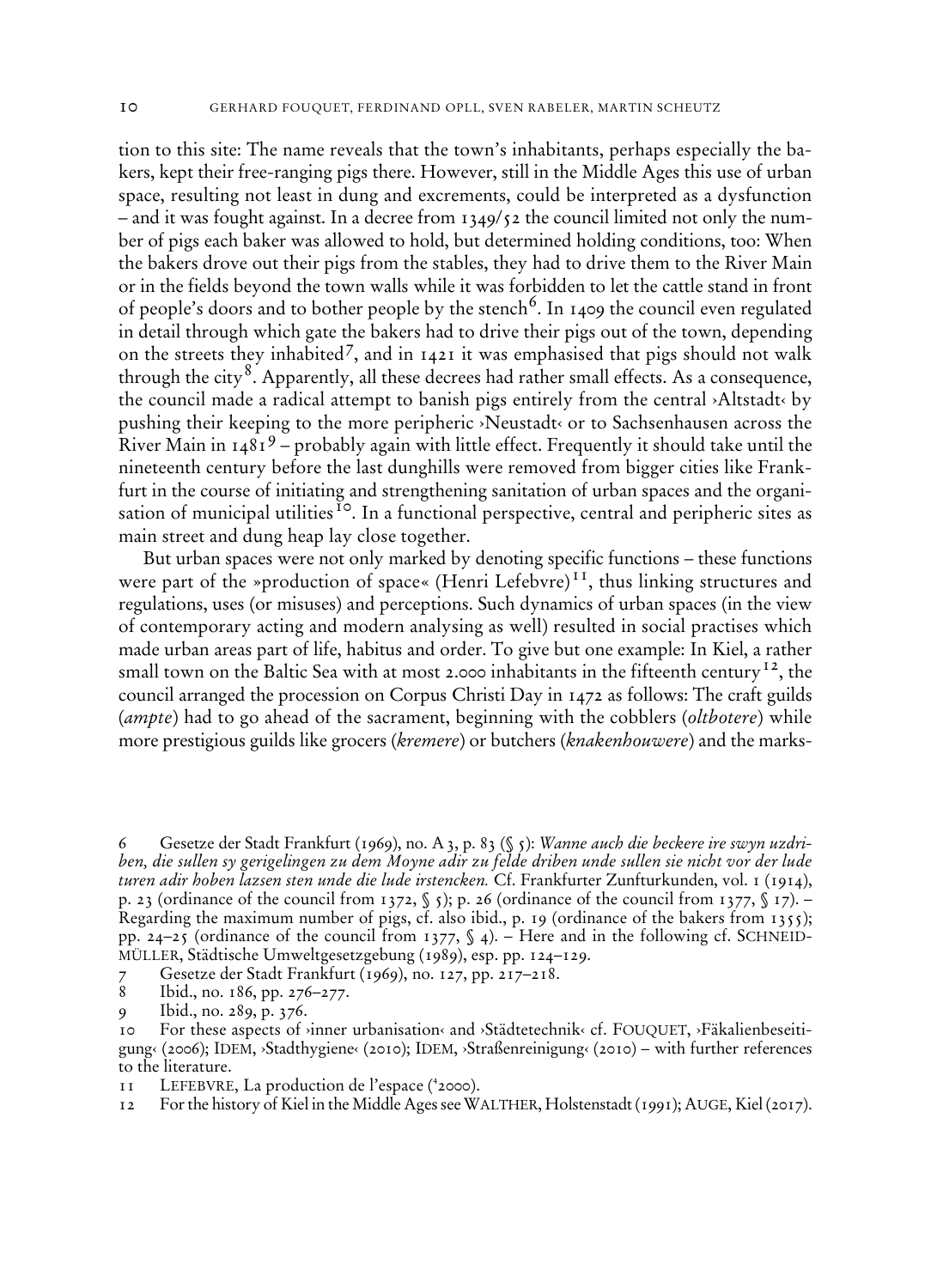#### INTRODUCTION II

men's guild (*schutten*) marched further back near the sacrament<sup>[13](#page-6-0)</sup>. The religious fraternities, arranged according to age or rank, followed, probably after the sacrament and with the *kaland*, a prestigious association of clergymen and laymen, at the head<sup>[14](#page-6-1)</sup>. Certainly, the starting point of the procession was the parish church St Nicolai situated at the market place near the town hall. Thus, the performative shaping of urban space, beginning at the religious, economic and political centre of the city, became an instrument of representing social order and hierarchy. Furthermore, it was laid down in the council's decree that the keeper of the city's keys (*sluter*) had to lock the town gates before the procession started<sup>[15](#page-6-2)</sup>. On the one hand this was motivated by aspects of security when almost the whole town participated actively or passively in the procession, but on the other the civic community was thus completely separated from the surrounding area beyond the walls. In another way, this frontier between ›inside‹ and ›outside‹ was accentuated by Baldemar von Peterweil, too, who clearly distinguished the space within the town walls from the buildings *extra et prope muros* forming the *suburbia*[16](#page-6-3).

The hierarchical order of this procession on Corpus Christi Day suggests that social functions of urban spaces also reveal vertical dimensions. Heinrich Deichsler († 1506/07), a chronicler from Nuremberg, describes the marriage of Friedrich Schelm, the *schelmschinter* (knacker)[17](#page-6-4), with the sister of the *huntslaherin*[18](#page-6-5) on Sunday before Pentecost in the year  $1506^{19}$  $1506^{19}$  $1506^{19}$ . On the way to the church the bridal couple was accompanied by an illustrious company: Deichsler mentions the hangman (*henker*) himself and his wife, the widow of the late hangman, the hangman's assistant (*lebe*) and his wife, the *huntslaher* and his wife (the brother-in-law and the sister of the bride) and the two gravediggers of the parish churches of St Lorenz and St Sebald, besides *vil hurn und puben und wenig frumer leut* (»many harlots and scoundrels and just a few honourable people«). The starting point of this ›procession‹ was the *Siechgraben vor dem Frawentor* (the moat which flowed into the River Pegnitz outside the town wall near the southeastern gate)<sup>[20](#page-6-7)</sup>, and the subsequent feast took place in the house of the knacker, which was also located beyond the town walls.

<span id="page-6-1"></span><span id="page-6-0"></span>13 Concerning processions in medieval cities cf. e.g. HÖLKESKAMP, »Performative turn« (2015); SCHWERHOFF, Ritual als Kampfplatz (2015); HEUSINGER, Durchdringung von Stadtraum (2015); EADEM, »Cruzgang« und »umblauf« (2007); Moving Subjects (2001); LÖTHER, Prozessionen (1999). Kieler Denkelbok (1908), pp. 25-26. It is not quite clear how the second part of the list dealing with the religious fraternities can be understood: The text says that these fraternities have to go behind the crafts guilds (*so de ga e n scolen na den ampten*), and the fraternities' enumeration starts with the saint Catharine's guild (*Int erste sunte Katherinen gilde*) and ends with the *kaland*. This order is probably to be seen from the end of the procession towards the sacrament in its centre, thus the *kaland* following just after the sacrament.

<span id="page-6-2"></span>15 Ibid., p. 25: *Int erste schal de sluter, wanner dat de processio mit deme sacramente ghan wil, de staed sluten alle umme tho.*

<span id="page-6-3"></span>16 Baldemars von Peterweil Beschreibung (1896), p. 4.

<span id="page-6-4"></span>17 Cf. Deutsches Wörterbuch, vol. 8 (1893), col. 2515, s. v. ›Schelmenschinder‹.

<span id="page-6-5"></span>18 For the term see ibid., vol. 4,2 (1877), col. 1930, s.v. ›Hundeschläger‹: The *huntslaher* was the executioner's servant who catched and killed stray dogs, the *huntslaherin* was his wife.

<span id="page-6-6"></span>19 Deichsler, Chronik, pt. 2 (1874), p. 705. Concerning the author, see SCHNEIDER, Heinrich Deichsler (1991).

<span id="page-6-7"></span>20 DIEFENBACHER, >Siechgraben< (2000); WEINGÄRTNER, >Frauentor< (2000).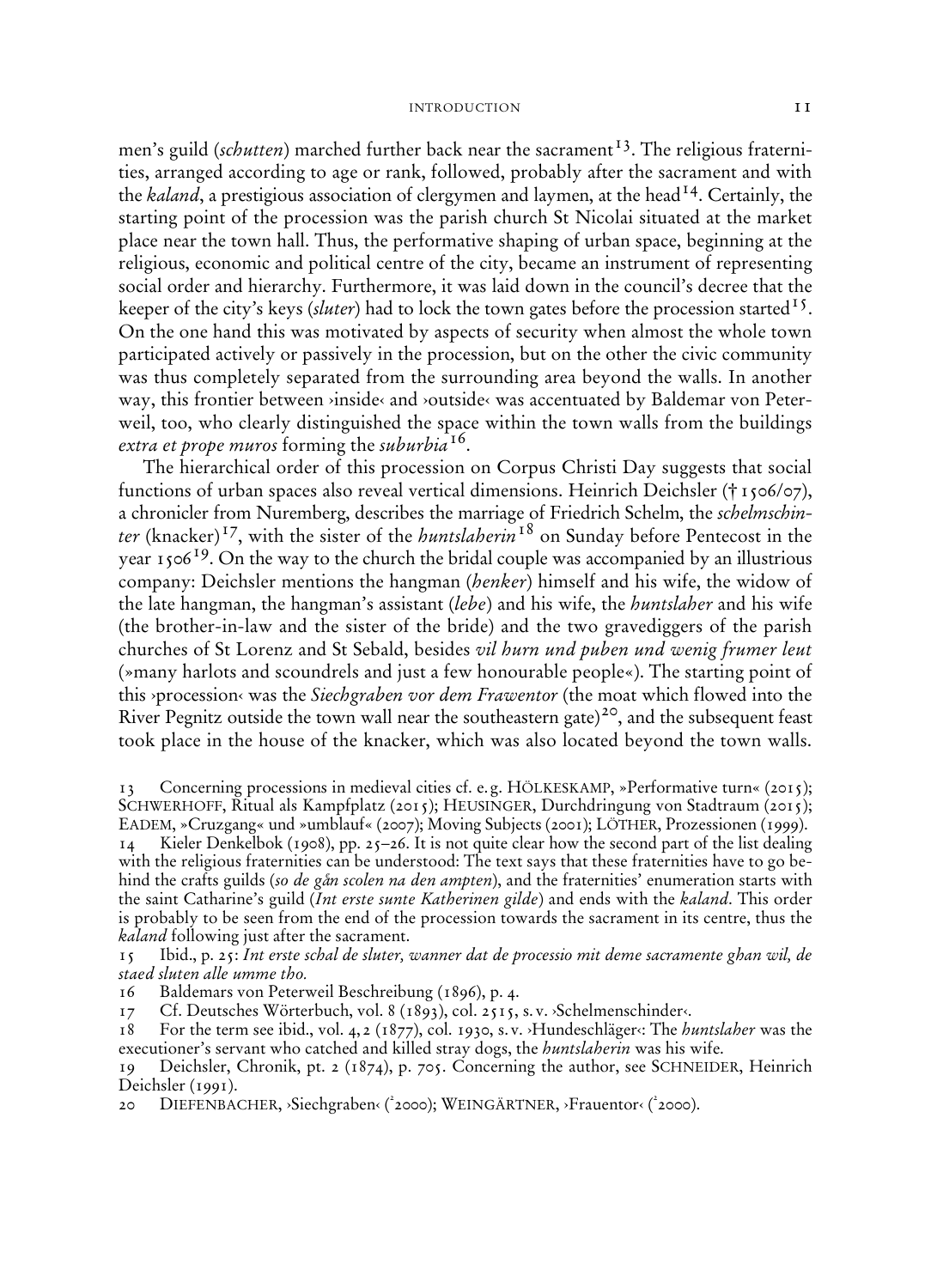[…] *vil leut sein auß der stat Nurmberg gangen zu sehen solchs löblichs wesen* (»many people left the city of Nuremberg in order to see such praiseworthy event«), Deichsler finishes his account ironically.

Deichsler's narrative connects the space clearly indicated in the text (the *Siechgraben vor dem Frawentor*) with two different social functions: On the one hand, it is an area of ill repute in which dishonourable, marginalised people live, it is the space of the »milieu of the night«[21](#page-7-0) at the city's spatial and social periphery. Regarding churchgoing, feast and dance, these people imitate civic habits, at least in our chronicler's ironic view, and thus, they use parts of the urban space for their own purposes. On the other hand, Heinrich Deichsler strictly looks from top at bottom: When the honourable people of Nuremberg go outside the city, as Deichsler emphasises, and marvel at the unusual spectacle, they search amusement and perform social distinction at the same time. So in Deichsler's account all three dimensions – horizontal, vertical, relational – of socially functionalised urban spaces meet: centre and periphery, top and bottom, inside and outside.

### Social functions of urban spaces

The general topic of the four conferences organised by the International Commission for the History of Towns/Commission Internationale pour l'Histoire des Villes in the years 2016 to 2019 are the essential functions of urban spaces through the ages, from medieval times to the present<sup>[22](#page-7-1)</sup>. This reflects the recent years<sup>'</sup> profound research on spatial structures of towns in the Middle and Early Modern Ages<sup>[23](#page-7-2)</sup>. The aim is to deepen these trends in current studies on the history of towns in an international perspective. In 2016 the social functions established the starting point whereas the following conferences deal with political (2017, Kraków), cultural (2018, Salzburg) and economic aspects (2019, Budapest).

As already indicated by the introductory examples from the Middle Ages, at all times urban spaces are connected with various social functions: Within these spaces individuals and groups encounter, they constitute a framework of changing social organisation and form a reciprocal relationship with specific social practises, they are part of the modes of life (›Lebensformen‹) and habitus. Yet, these social functions also give urban spaces their orientation, they inscribe communication processes specified by situations or institutions, they form vertical, horizontal, and relational structures by connecting practises, objects, and placings. Based on this functional structuring and the links between social and physical

<span id="page-7-2"></span>23 A comprehensive overview concerning the broad literature on spatial aspects of urban history would by far overstrain this introduction. Cf. in general the remarks on traditions and recent trends in urban history research by PAULY, SCHEUTZ, Space and History (2014) as well as by MORSCHER, SCHEUTZ, SCHUSTER, Ort in der Stadtgeschichte (2013). See also the following note and the contribution by Pierre MONNET in the present publication, pp. 19–33.

<span id="page-7-0"></span><sup>21</sup> REXROTH, Milieu der Nacht (1999).

<span id="page-7-1"></span><sup>22</sup> Cf. the paper by Ferdinand OPLL and Martin SCHEUTZ in: Newsletter of the International Commission for the History of Towns 35 (2014) pp. 37–39, https://www.historiaurbium.org/wpcontent/uploads/2017/11/Newsletter\_35\_2014.pdf [4/7/2018].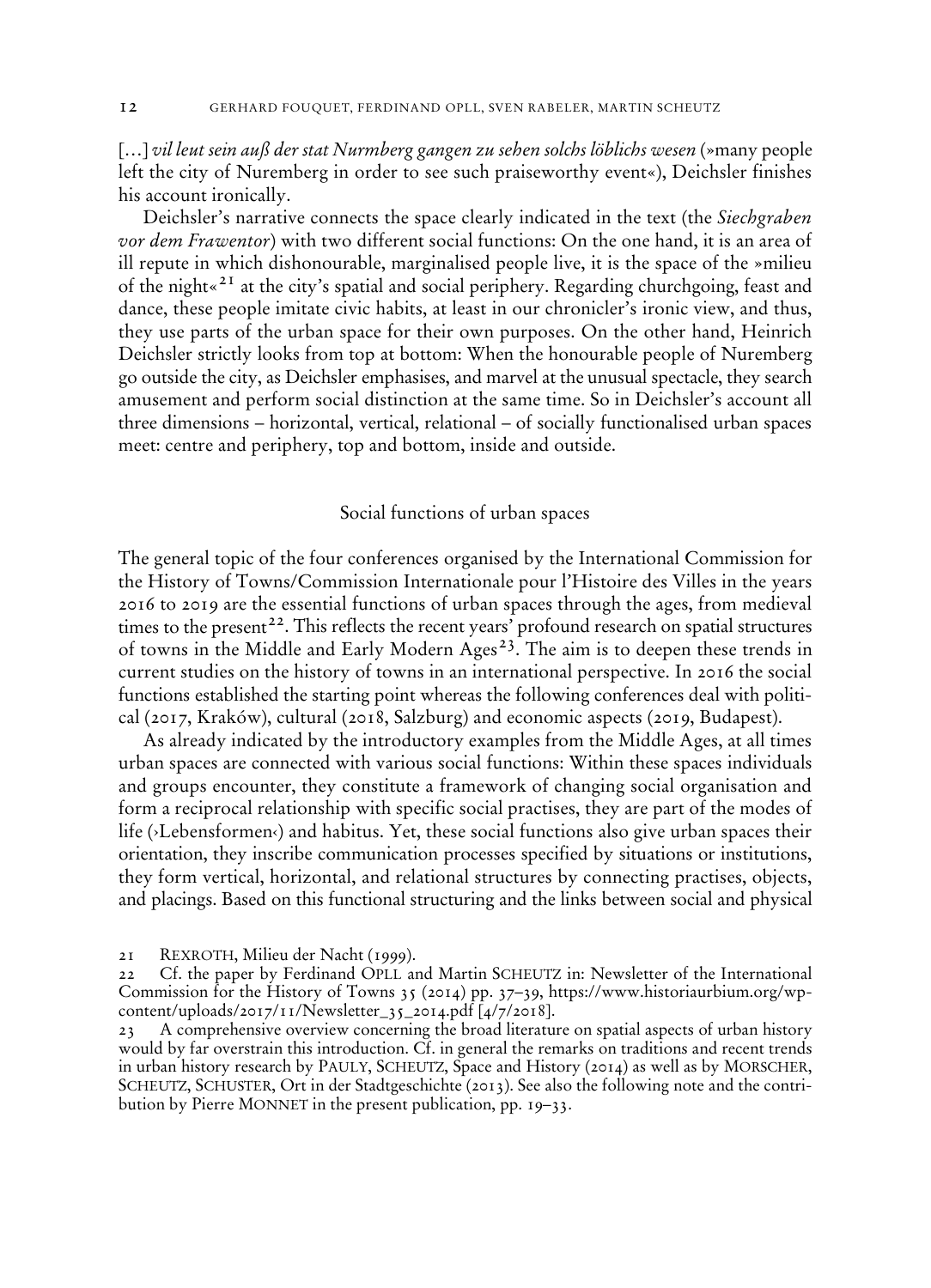spaces<sup>[24](#page-8-0)</sup>, the following contributions are divided into three sections focusing on processes of encounter and overlap, of demarcation and separation, of order and hierarchy from different, however closely connected points of view combining spatial and social aspects: centre and periphery, top and bottom, inside and outside.

# *Centre and periphery*

Urban spaces are structured horizontally by the formation of groups and networks, by encounter and distinction, by shaping centres and fringes, by exclusion, inclusion or gradation of public sphere(s). Social groups could be positioned almost entirely at the periphery of medieval and early modern towns. From the fifteenth century onwards (there would be differences regarding the centuries before) the Jews, for example, lived socially as well as spatially more or less separated from the Christian population in towns of Northern Europe – regarding the Jews in Poland, Zdzisław Noga even states that »they were more isolated than in other European countries«<sup>[25](#page-8-1)</sup>. Yet, these Jewish settlements were centres of their own because of their size and their privileges – the allocation of centre and periphery often depends on the point of view. A complex example of the relations between urban centres and peripheries is the Jewish community in Kazimierz, situated in close proximity to Kraków from where the Jews were expelled in the year 1494: Kraków remained the centre of economic interests – not undisturbed by Christian rivals – whereas in Kazimierz itself the *civitas Judeorum* existed beside the Christian town. Another phenomenon of social peripheries, one might say, is treated by Robert Šimůnek regarding medieval and early modern Bohemia: Spatially however, hospitals, which were quite usual elements of (residence) towns, were not always situated at the city's fringe, but also at central places or at »the communication axis from the lord's residence to the town's parish church«[26](#page-8-2), thus connecting two significant centres of the city. In the seventeenth and eighteenth centuries hospitals could further change their social function and spatial context when they eventually became part of the »concept of lordly self-representation«[27](#page-8-3) and of the residence buildings. Taking up the issue of the encounter of urban and aristocratic spheres, Sven Rabeler points out how urban sites could be shaped in a courtly manner in the Late Middle Ages: Their function was modified by the interaction of courtly and urban groups so that towns often provided a stage for the demonstration of the sovereign's power and the noble-

<span id="page-8-0"></span>24 For sociological theories of space relevant in this context cf. e.g. LÖW, Raumsoziologie (2001); SCHROER, Räume (2006); REHBERG, Macht-Räume (2006). Concerning historical perspectives on these theoretical approaches to spaces see e. g. RAU, Räume (2013); PAULY, SCHEUTZ, Space and History (2014); RABELER, Stadt und Residenz (2016), esp. pp. 49–51 (proposing an analytical model of social and physical spaces); for early modern towns SCHWERHOFF, Frühneuzeitliche Stadtgeschichte (2018), pp. 26–28. Regarding the case study Frankfurt/Main where different groups (noblemen, merchants, Jews etc.) had different access to urban space, see SCHMIDT-FUNKE, SCHNETTGER, Neue Stadtgeschichte(n) (2018). Cf. also KOOIJ, Taxonomies (2018), who proposes a general taxonomy of political, economic, social and cultural urban spaces.

<span id="page-8-1"></span><sup>25</sup> Contribution by Zdzisław NOGA, p. 44.

<span id="page-8-2"></span><sup>26</sup> Contribution by Robert ŠIMŮNEK, p. 52.

<span id="page-8-3"></span><sup>27</sup> Ibid., p. 55.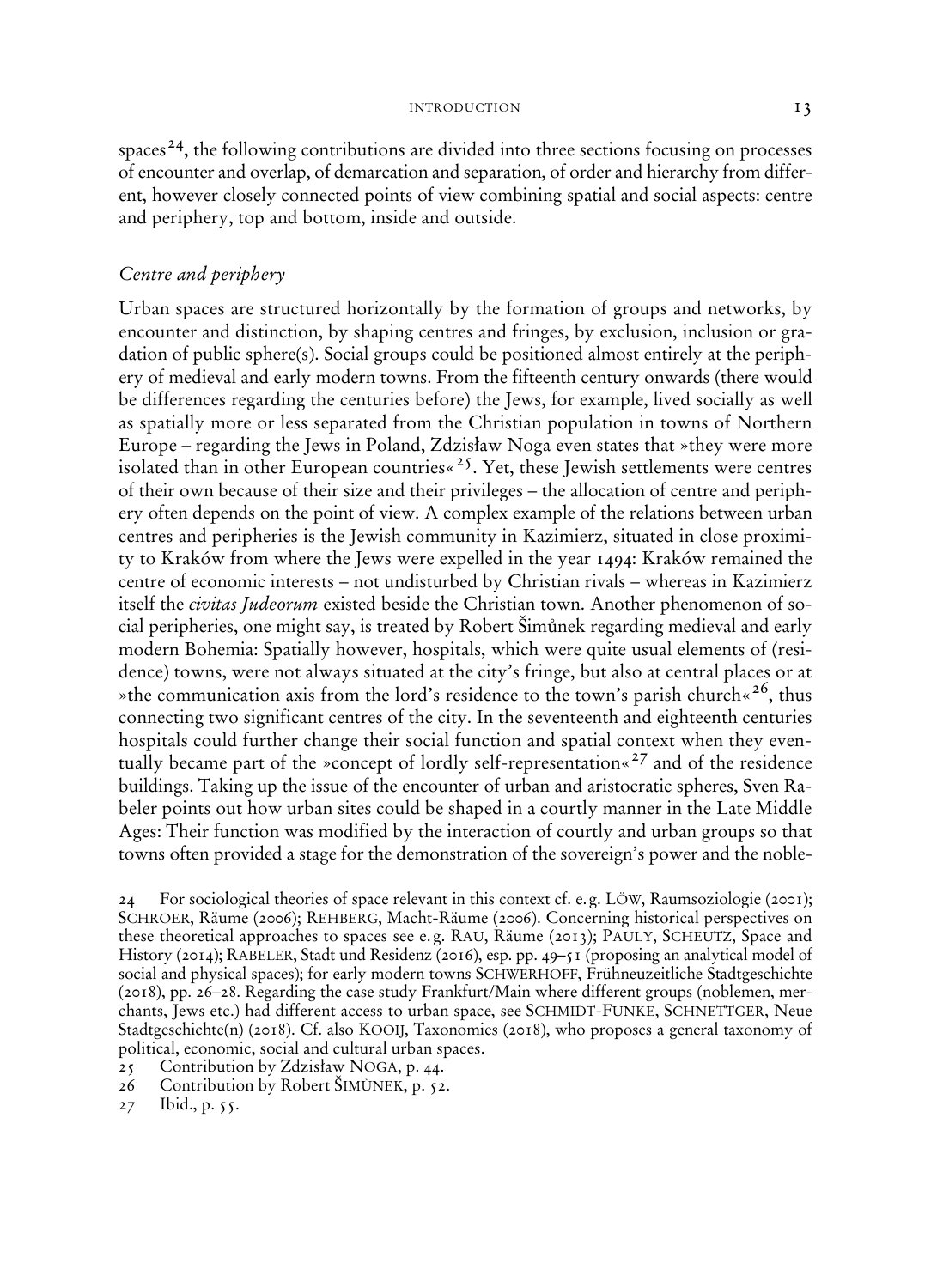men's habits, for example by solemn entries or by tournaments. In the perspective of the citizens and especially of the town's political as well as social leading groups, however, this relation could be recognised and exploited the other way round. So the role of urban and courtly actors became open for different constructions in the context of urban-courtly sites.

### *Top and bottom*

Vertical social structures of urban spaces are based on strata and classes, dependence and need, on the formation, adaptation and reproduction of hierarchies, on care and control, deviance and conflict. Marc Boone and Friedrich Lenger, respectively, study the forms and spaces of social protests in which these inequalities resulted again and again in medieval and modern times as well. Concerning the Flemish cities in the Late Middle Ages, Marc Boone analyses »the connection between […] urban spatial development and social move-ments«, focusing on »emblematic spaces« like town walls, marketplaces and religious sites<sup>[28](#page-9-0)</sup>. But the functional shape of urban spaces was also influenced heavily by authoritarian reactions to revolts and unruliness: Citadels turn out to be especially significant for the development of towns because they made »a fundamental shift in the relationship between city and state« visible, had enormous effects on the town's economy and finances, and affected »urban identity [...] by the deliberate attack on the city's spatial integrity  $\sim$  [29](#page-9-1). Turning towards the ›long‹ nineteenth century, Friedrich Lenger explains that the forms of social protests and the conduct of their participants did not change to the extent often postulated by historians following modernisation theories. Besides the role of violence even present in late nineteenthcentury strikes and the basic motive of hunger, the specific spatial contextualisations prove to be astonishingly constant: »While urban revolutions by definition surpass city limits, they are at the same time firmly located within urban space«, including in particular streets and neighbourhoods, but also central places<sup>[30](#page-9-2)</sup>. Revealing a quite different clash of >top< and ›bottom‹, Andrea Pühringer and Holger Th. Gräf deal with sites of care in spa towns during the nineteenth and early twentieth centuries – from institutions of poor relief to elegant sanatoriums. In Bad Homburg social segregations were obvious in the urban space, resulting in a »sectoral segregation of three town areas«: the ›Altstadt‹ as the town's old civic nucleus, the princely residence, and the spa district expanding rapidly since the  $1840s^{31}$  $1840s^{31}$  $1840s^{31}$ . This segregation did not only influence the allocation and kind of the sites of care, but even the immediate environment which was divided functionally in agricultural areas and the »therapeutic landscape«[32](#page-9-4).

<span id="page-9-0"></span><sup>28</sup> Contribution by Marc BOONE, p. 112.

<span id="page-9-1"></span><sup>29</sup> Ibid., p. 119.

<span id="page-9-2"></span><sup>30</sup> Contribution by Friedrich LENGER, p. 131.

<span id="page-9-3"></span><sup>31</sup> Contribution by Andrea PÜHRINGER and Holger Th. GRÄF, p. 160.

<span id="page-9-4"></span><sup>32</sup> Ibid., p. 152.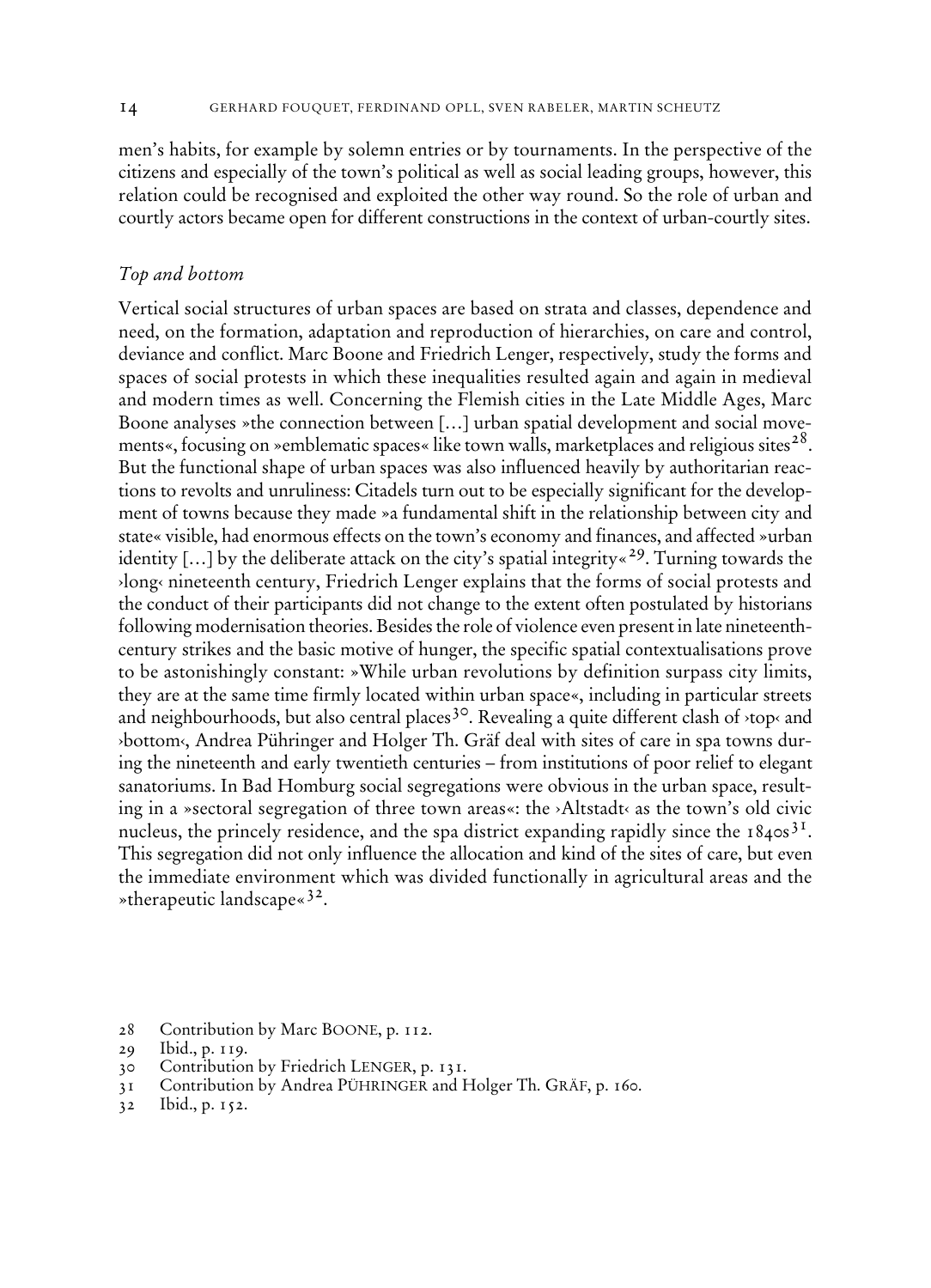#### INTRODUCTION 15

## *Inside and outside*

The »sectoral segregation« of towns and their environments also refers to the relational structures of urban spaces by marking, crossing and staging borders within towns and beyond, by transfer, exchange and migration as well as presence, integration and expansion. There is the ›classical‹ question of the city's relationship with its surrounding area and its hinterland, connected not only with political and economic implications, but with social ones, too. Miha Kosi deals with Ljubljana as »a good example of the relations between a late medieval urban centre and its ›natural‹ environment (more or less influenced by human activities) as well as the rural environment, already heavily transformed by human society $\frac{33}{10}$  $\frac{33}{10}$  $\frac{33}{10}$ . Human activities in changing the urban environment – Kosi cites water, wood and agriculture and thus, among others, the needs for energy, building material and food supply – make clearly visible engagements and interests of different social groups, also demonstrating dependencies as well as conflicts in the relationship with the town's lord. The space outside the town walls is taken in consideration by Harriet Rudolph, too, although the functional context is quite different: Gardens, parks and avenues created in the outskirts of Regensburg in the eighteenth and early nineteenth century served the recovery and leisure of the town's inhabitants. But the concept of ›open urban spaces‹ introduces a further aspect of spatial relations: the difference between interior spaces closed by architectural constructions and exterior (>open<) spaces often, albeit not always, easier accessible for the public. Within these ›open spaces‹, graded by social relevance and purview, the interaction of the imperial city's three main social circles – the Imperial Diet, the mostly Protestant town and the Catholic clergy – took place to a great extent. The relations between interior and exterior spaces and their functions, now with regard to the architectural presentation, are also the topic of Matthias Müller's final study concerning the construction of the castle church and the town hall in Weilburg an der Lahn after the rise of the county of Nassau-Weilburg to principality in 1688. He describesthe church, which did not only serve the court, but also the town, as a »symbol of [...] the connection between civic and courtly sphere« $34$ and emphasises the functional as well as visual references between the inner and outer areas of the ensemble, which he interprets as an »urban-courtly integration architecture«[35](#page-10-2).

The tensions described by these horizontal, vertical and relational dimensions of socially functionalised urban spaces are fundamental for the historical development of the town as a »place of the organisation, the structuring and the definition of social groups« as Pierre Monnet states in his subsequent essay: Under changing conditions these social actors had the ambition to live with each other by holding centre and periphery, top and bottom, in-

\*\*\*

<span id="page-10-0"></span><sup>33</sup> Contribution by Miha KOSI, p. 183.

<span id="page-10-1"></span><sup>34</sup> Contribution by Matthias MÜLLER, p. 229.

<span id="page-10-2"></span><sup>35</sup> Ibid., p. 222.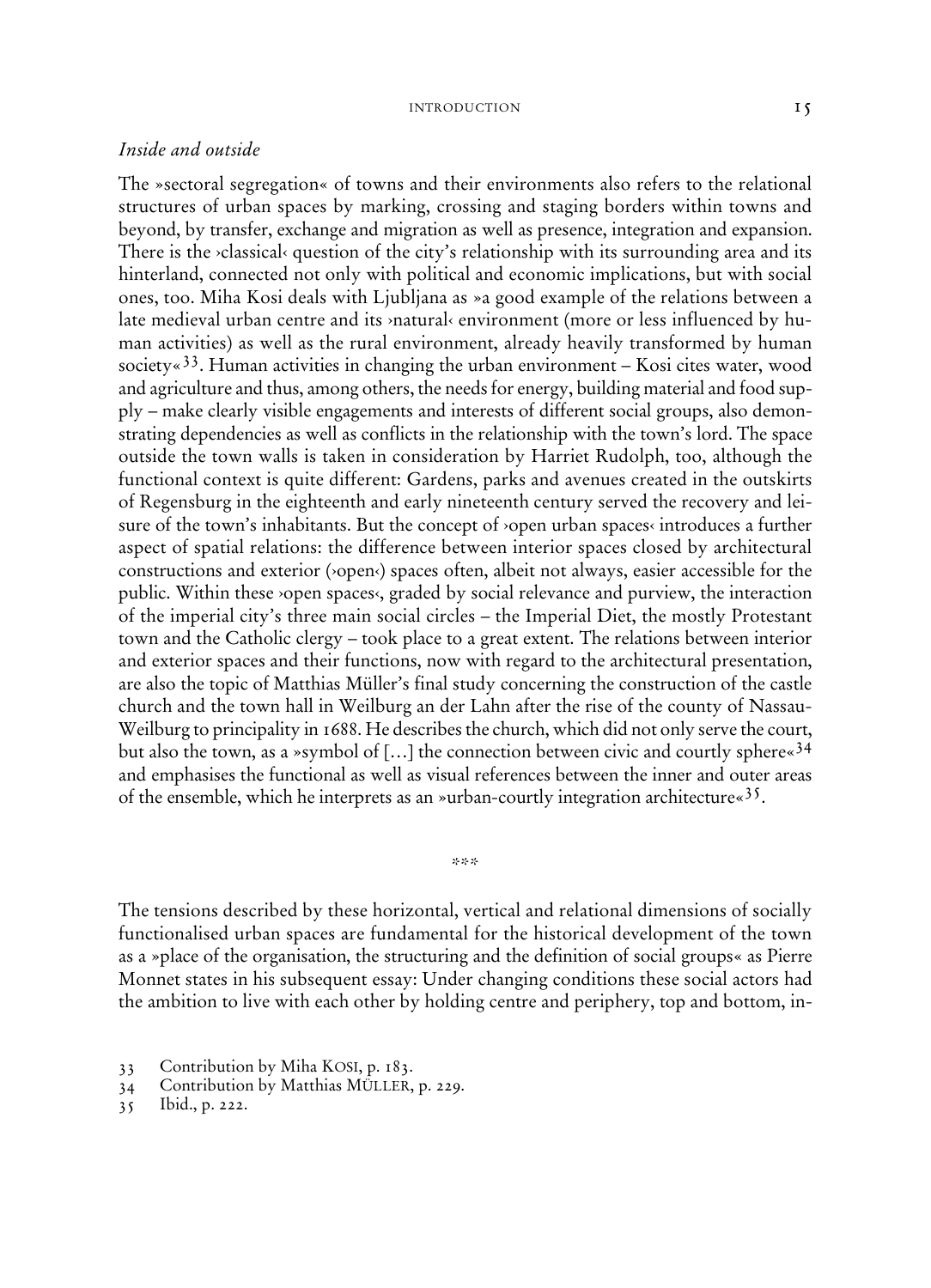side and outside together »not only by streets and buildings, but also mentally« $3<sup>6</sup>$ . With Monnet we think that these are urgent challenges for our present time so much shaped by European urban past.

## Sources and literature

### *Sources*

- Baldemars von Peterweil Beschreibung von Frankfurt, ed. by H[einrich] von NATHUSIUS-NEINSTEDT, in: Archiv für Frankfurts Geschichte und Kunst, 3<sup>rd</sup> series, 5 (1896) pp. 1-54.
- Deichsler, Heinrich: Chronik, pt. 2, ed. by C[arl] HEGEL, in: Die Chroniken der fränkischen Städte. Nürnberg, vol. 5, Leipzig 1874 [reprinted Göttingen 1961] (Die Chroniken der deutschen Städte vom 14. bis ins 16. Jahrhundert, 11), pp. 533–706.
- Frankfurter Zunfturkunden bis zum Jahre 1612, 2 vols., ed. by Benno SCHMIDT, Frankfurt a.M. 1914 (Veröffentlichungen der Historischen Kommission der Stadt Frankfurt a.M., 6, 1).

Die Gesetze der StadtFrankfurt amMain imMittelalter, ed. byArminWOLF, Frankfurt a.M. 1969 (Veröffentlichungen der Frankfurter Historischen Kommission, 13).

Das Kieler Denkelbok, ed. by Franz GUNDLACH, Kiel 1908 (Mitteilungen der Gesellschaft für Kieler Stadtgeschichte, 24).

#### *Literature*

- AUGE, Oliver: Kiel in der Geschichte. Facetten einer Stadtbiografie, Kiel/Hamburg 2017 (Sonderveröffentlichungen der Gesellschaft für Kieler Stadtgeschichte, 86).
- Deutsches Wörterbuch von Jacob Grimm und Wilhelm Grimm, vol. 4, 2, ed. by Moriz HEYNE, Leipzig 1877; vol. 8, ed. by IDEM, Leipzig 1893.
- DIEFENBACHER, Michael: Art. >Siechgraben<, in: Stadtlexikon Nürnberg (2000), p. 993.

FOUQUET, Gerhard: Art. ›Fäkalienbeseitigung‹, in: Enzyklopädie der Neuzeit, ed. by Friedrich JAEGER, vol. 3, Stuttgart/Weimar 2006, cols. 774–777.

- –: Art. ›Stadthygiene‹, in: Ibid., vol. 12, Stuttgart/Weimar 2010, cols. 763–771.
- –: Art. ›Straßenreinigung‹, in: Ibid., vol. 12, Stuttgart/Weimar 2010, cols. 1143–1146.
- HEUSINGER, Sabine von: »Cruzgang« und »umblauf«. Symbolische Kommunikation im Stadtraum am Beispiel von Prozessionen, in: Kommunikation in mittelalterlichen Städten, ed. by Jörg OBERSTE, Regensburg 2007 (Forum Mittelalter. Studien, 3), pp. 141–156.
- –: Zur Durchdringung von Stadtraum mit Herrschaft. Prozessionen in Köln und Straßburg, in: Rheinische Vierteljahrsblätter 79 (2015) pp. 124–142.
- HÖLKESKAMP, Karl-Joachim: »Performative turn« meets »Spatial turn«. Prozessionen und andere Rituale in der neueren Forschung, in: Raum und Performanz (2015), pp. 15–74.
- KELLNER, Wolf Erich: Das Reichsstift St. Bartholomäus zu Frankfurt am Main im Spätmittelalter, Frankfurt a.M. 1962 (Studien zur Frankfurter Geschichte, 1).
- <span id="page-11-0"></span>36 Contribution by Pierre MONNET, p. 21.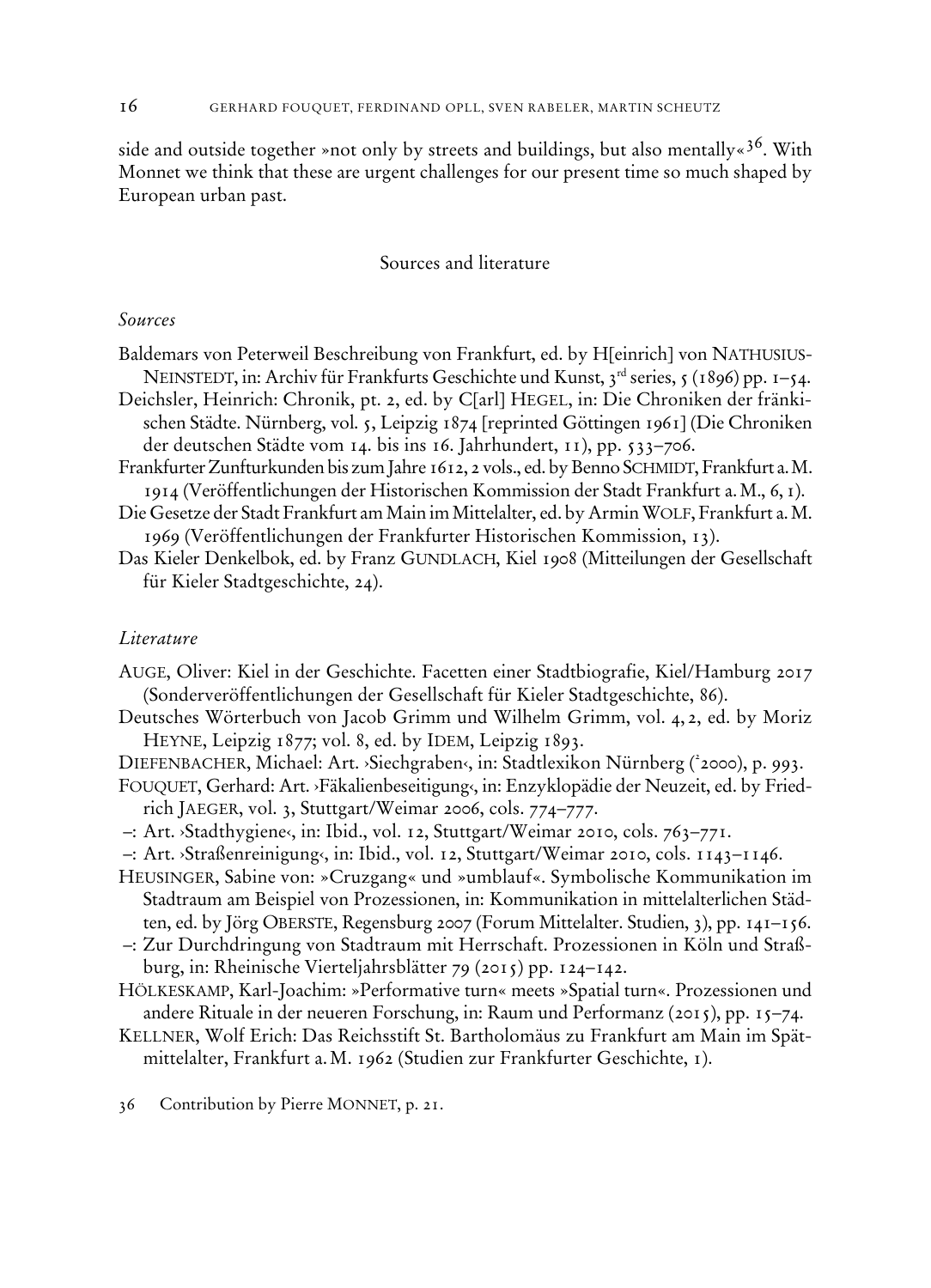- KOOIJ, Pim: Four Taxonomies of Urban Space: Political, Economic, Social, Cultural, in: Urban Spaces and the Complexity of Cities, ed. by Jean-Luc FRAY, Michel PAULY, Magda PINHEIRO and Martin SCHEUTZ, Köln/Weimar/Wien 2018 (Städteforschung, Reihe A: Darstellungen, 97), pp. 27–43.
- LEFEBVRE, Henri: La production de l'espace, Paris <sup>4</sup>2000 (Ethnosociologie) [English translation: The Production of Space, Malden/Oxford/Victoria 2003].
- LÖTHER,Andrea:Prozessionenin spätmittelalterlichen Städten. PolitischePartizipation, obrigkeitliche Inszenierung, städtische Eintracht, Köln/Weimar 1999 (Norm und Struktur, 12).
- LÖW, Martina: Raumsoziologie, Frankfurt a.M. 2001 (suhrkamp taschenbuch wissenschaft,  $1506$ ).
- MORSCHER, Lukas, SCHEUTZ, Martin, SCHUSTER, Walter: Der Ort in der Stadtgeschichte am Beispiel von Vergesellschaftung, Verkehr und Versorgung, in: Orte der Stadt im Wandel vom Mittelalter zur Gegenwart. Treffpunkte, Verkehr und Fürsorge, ed. by IIDEM, Innsbruck/Wien/Bozen 2013 (Beiträge zur Geschichte der Städte Mitteleuropas, 24), pp. 11–36.
- Moving Subjects. Processional Performance in the Middle Ages and the Renaissance, ed. by Kathleen M. ASHLEY and Wim N. M. HÜSKEN, Amsterdam u. a. 2001 (Ludus, 5).
- Neue Stadtgeschichte(n). Die Reichsstadt Frankfurt im Vergleich, ed. by Julia A. SCHMIDT-FUNKE and Matthias SCHNETTGER, Bielefeld 2018 (Mainzer Historische Kulturwissenschaften, 31).
- PAULY, Michel, SCHEUTZ, Martin: Space and History as Exemplified by Urban History Research, in: Cities and their Spaces. Concepts and their Use in Europe, ed. by IIDEM, Köln/Weimar/Wien 2014 (Städteforschung, Reihe A: Darstellungen, 88), pp. 15–28.
- RABELER, Sven: Stadt und Residenz in der Vormoderne. Akteure Strukturen Prozesse, in: Residenzstädte der Vormoderne. Umrisse eines europäischen Phänomens, ed. by Gerhard FOUQUET, Jan HIRSCHBIEGEL and Sven RABELER, Ostfildern 2016 (Residenzenforschung, N.F., 2), S. 43–66.
- RAU, Susanne: Räume. Konzepte, Wahrnehmungen, Nutzungen, Frankfurt a.M./New York 2013 (Historische Einführungen, 14).
- Raum und Performanz. Rituale in Residenzen von der Antike bis 1815, ed. by Dietrich BOSCHUNG, Karl-Joachim HÖLKESKAMP and Claudia SODE, Stuttgart 2015 (Historia, Einzelschriften, 239).
- REHBERG, Karl-Siegbert: Macht-Räume als Objektivationen sozialer Beziehungen Institutionenanalytische Perspektiven, in: Machträume der frühneuzeitlichen Stadt, ed. by Christian HOCHMUTH and Susanne RAU, Konstanz 2006 (Konflikte und Kultur – historische Perspektiven, 13), pp. 41–55.
- REXROTH, Frank: Das Milieu der Nacht. Obrigkeit und Randgruppen im spätmittelalterlichen London, Göttingen 1999 (Veröffentlichungen des Max-Planck-Instituts für Geschichte, 153).
- SCHMIDT-FUNKE,Julia A., SCHNETTGER,Matthias: Neue Stadtgeschichte(n) ein Nachwort, in: Neue Stadtgeschichte(n) (2018), pp. 451–462.
- SCHNEIDER, Joachim: Heinrich Deichsler und die Nürnberger Chronistik des 15. Jahrhunderts, Wiesbaden 1991 (Wissensliteratur im Mittelalter, 5).